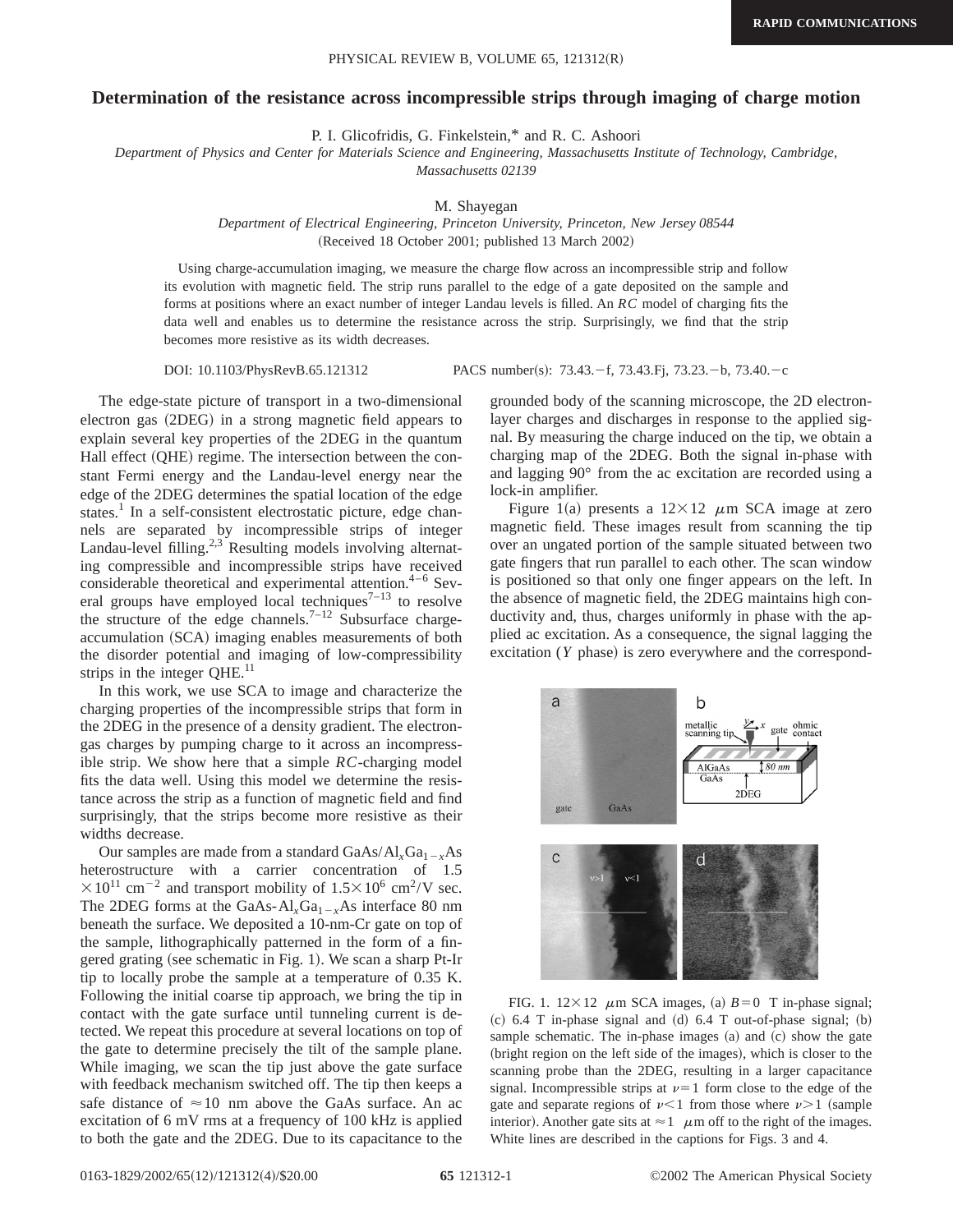## GLICOFRIDIS, FINKELSTEIN, ASHOORI, AND SHAYEGAN PHYSICAL REVIEW B 65 121312(R)

ing image (not shown) displays no contrast. The picture changes dramatically in applied magnetic field. At 6.4 T (close to filling factor  $\nu=1$ ), charge flowing from the gates, now penetrates the 2DEG only partially [Fig.  $1(c)$ ]. In addition, the *Y*-phase signal in Fig.  $1(d)$  peaks at the boundary between charging and noncharging regions.

In this work, we do not apply any external bias voltage on the gate. However, the electronic density under the metal  $(chromium)$  gate is reduced by about 15% from its bulk value due to the difference in chemical potential between the metal and GaAs. As a result of this density profile, at high magnetic fields an incompressible strip, running parallel to each finger, forms in regions where electrons completely fill a Landau level. In these areas  $\sigma_{xx} \rightarrow 0$ , and the strip prevents charge from flowing freely into the interior of the sample, exactly as depicted in Fig.  $1(c)$ . The regions of the 2DEG with very low conductivity give rise to a phase-lagging SCA signal  $|Fig. 1(d)|$ . Decreasing the strength of the applied magnetic field reduces the degeneracy of the Landau levels. The strip, as well as the boundary that separates charging from noncharging regions, moves closer to the fingers where the density is lower. By following this evolution with field, we determine that the 2DEG electron density is nearly constant between the gate fingers but decreases closer to the gate. We find a density gradient of  $\approx 1.2 \times 10^{10}$  cm<sup>-2</sup> $\mu$ m<sup>-1</sup> close to the gate. By moving our scan window laterally along the fingers of the gate, we have verified that neighboring strips may close on each other at certain locations, forming closed loops with the 2DEG inside electrically isolated from the rest of the electron layer.

The work-function difference between the Pt-Ir scanning tip and the GaAs surface results in an electric field that perturbs the electronic density of the 2DEG in the vicinity of the tip. As described elsewhere, $^{11}$  we perform Kelvin probe measurements and apply a bias voltage to the tip that nulls this electric field. For values away from this nulling voltage, the probe acts as an effective gate on the sample. Figure 2 shows scans of a  $12\times12$   $\mu$ m region at 6.3 T for different tip biases. With the local density under the tip reduced, the condition for integer filling of the  $\nu=1$  Landau level is satisfied at a region with higher intrinsic electron density. As a result, the location of the observed strip changes and shifts towards the interior of the imaged region. The resulting density suppression, though local, extends to  $\approx 1$   $\mu$ m and connects regions that would otherwise be separated by incompressible fluid.

The shapes of areas with high out-of-phase signal in Fig.  $2(d)$  resemble sets of arcs. The centers of the arcs are located roughly along the strip position measured at nulling voltage in Fig.  $2(a)$  suggesting the following nonlocal gating mechanism: bringing the biased tip on-top of a high-density region that does not charge at nulling voltage locally reduces the density and may permit charging. In this case, there must exist a path between the tip location and the gate, where the filling factor is everywhere less than the nearest integer. The density perturbation induced by the tip decays sharply in the lateral direction. Crucial points along this path are situated at the strip location as measured at nulling. Indeed, in many cases the centers of the arcs such as seen in Figs.  $2(c)$  and



FIG. 2.  $12 \times 12$   $\mu$ m SCA images at *B* = 6.3 T for different biases applied on the tip with respect to the 2DEG. Tip bias  $V_{tin}$  is measured in Volts away from the nulling voltage;  $(a)$  and  $(c)$  present in-phase signal at  $V_{tip} = 0$  (i.e., nulling) and  $-1$  V, respectively; (d) is the out-of-phase signal corresponding to  $(c)$ . In  $(c)$  and  $(d)$ , the apparent locations of the incompressible strips at  $\nu=1$  are shifted towards the center as the density is lowered by the tip.  $(b)$ Shows schematically the origin of the arc shaped features observed in  $(c)$  and  $(d)$ .

 $2(d)$ , point to the location of features in the unperturbed images [see, for example, the features in Fig.  $2(a)$  marked by "x". We postulate that each arc indicates tip locations where the tip influence on a certain "weak link" in the strip is the same.<sup>12</sup> On one side of the arc, the weak link is open and the area under the tip charges fully. On the other side of the arc, the weak link is closed  $(\nu>1)$  and the area under the tip becomes effectively disconnected from the gate [Fig.  $2(b)$ .

We can counter changes in the position of the strip created with the tip bias by properly tuning the magnetic field. At  $\nu=1$ , the incompressible strips appear at the same location if we change both magnetic field and tip voltage at a rate of  $dV/dB=0.5$  V/T. At  $\nu=2$  we find that  $dV/dB=1.0$  V/T creates the same effect. This demonstrates that density changes are compensated by varying the number of electrons that each level can accommodate. The voltage required for compensation should be proportional to the filling factor, in agreement with the experiment. All SCA images and measurements reported in this paper, other than those in Figs.  $2(c)$  and  $2(d)$ , result from scans taken at nulled tip-sample electric field.

We now describe the results of SCA measurements obtained by scanning the tip along single lines shown schematically in Fig. 1. The boundary between the gate finger and the bare sample occurs at  $x \approx 1.5$   $\mu$ m (distance of 1.5  $\mu$ m from the leftmost point of the line scan). The magnitude of the resulting signal step reflects the difference in SCA signal measured with the tip positioned above the metal gate (0  $\langle x \rangle$  (1.5  $\mu$ m) and above a fully charging region of the 2DEG (1.5  $\mu$ m $\lt x \lt 3.1$   $\mu$ m). This observed step does not vary with magnetic field (see Fig. 3), indicating no field dependence in the amount of charge flowing in regions of the 2DEG adjacent to the gate.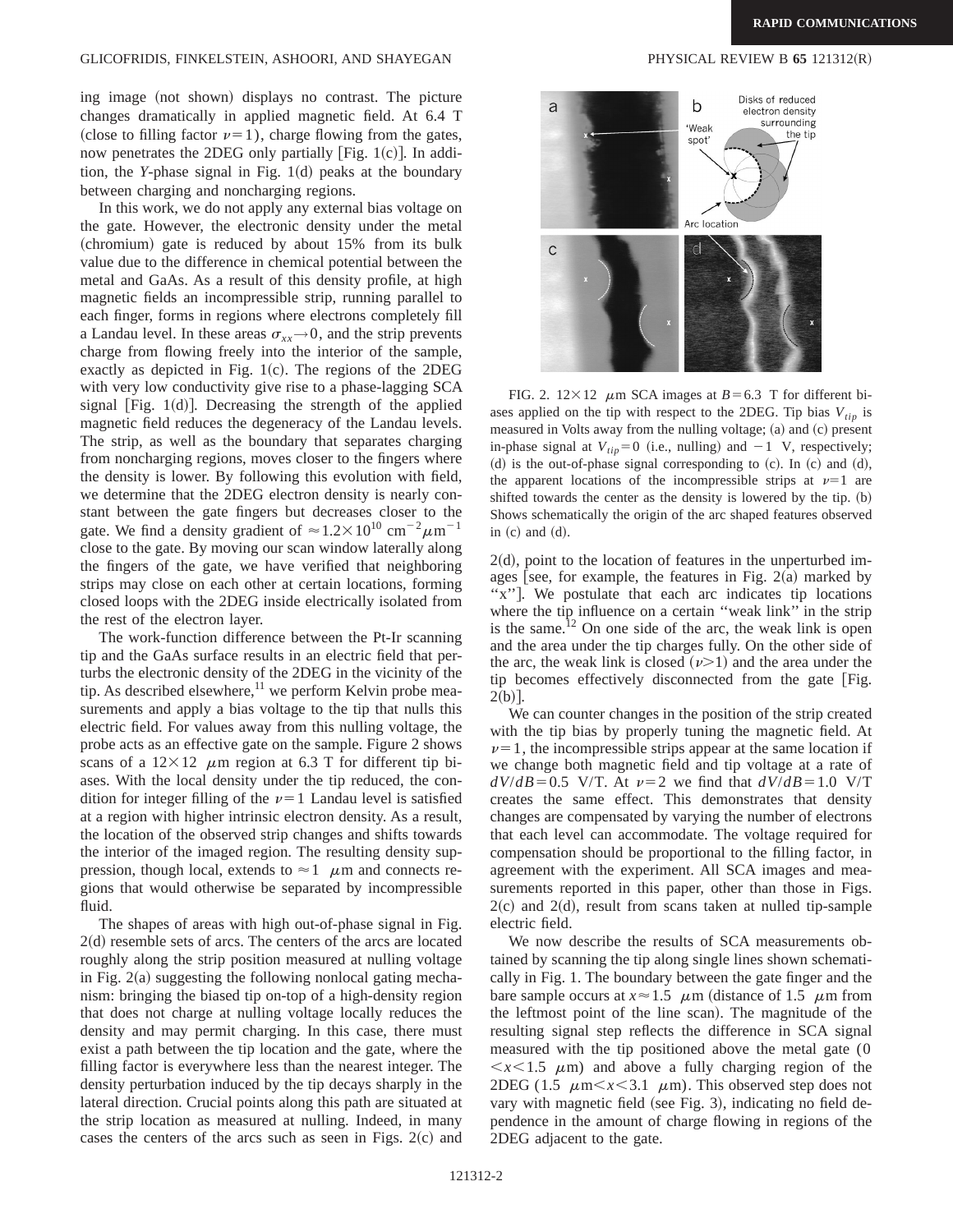DETERMINATION OF THE LONGITUDINAL . . . PHYSICAL REVIEW B **65** 121312~R!



FIG. 3. Evolution of scans taken along the solid white line of Fig. 1 with magnetic field. Note the different vertical scales for the in-phase and out-of-phase curves. Charging of the sample interior becomes less efficient as the field is lowered. The strip is most resistive at 6.38 T where the *Y*-phase signal goes through a peak and returns again to almost zero level.

At zero magnetic field as well as at fields away from the quantum Hall plateaus, the 2DEG charges nearly as a classical 2D metal. This situation changes upon tuning the field close to the integer Hall plateaus. The leftmost sequence (inphase signal) of line scans in Fig. 3 shows the appearance and evolution of another SCA signal step at fields around 6.4 T. The decrease in signal in the region between neighboring gate fingers results from the formation of incompressible strips at  $\nu=1$ , running parallel to the gate. We point out that this region in the interior, bounded by incompressible strips on both sides, has  $\nu > 1$  and high conductivity ( $\sigma_{xx}$ ).

To understand the origin of the 90° lagging SCA signal (curves on the right of Fig. 3), we consider an  $RC$  charging model for our 2DEG and assume that the interior of the sample charges through a strip characterized by resistance *R* while the tip is coupled to the 2DEG via a capacitance  $C$  (see inset in Fig. 4). As discussed below, this tip-to-sample capacitance totally dominates over the self-capacitance of the "isolated"  $\nu$  > 1 higher conductivity region, which justifies the use of a lumped circuit model. The model also assumes that the incompressible strip forms the major ''obstacle'' for charge flow between the gates and the scanning tip. Since the incompressible strips form closed loops surrounding the interior region, similar to Corbino disk geometry, the effective resistance across the strip *R* should be proportional to  $1/\sigma_{xx}$ . The resulting in-phase signal measured at the tip, is proportional to  $1/[1+(\omega RC)^2]$  while the out-of-phase evolves as  $\omega RC/[1+(\omega RC)^2]$ . The *X* signal drops steadily to zero as the resistance of the path leading to the region under the tip increases, while the *Y* signal goes through a peak near the roll-off frequency of 1/(*RC*). The presence of the out-ofphase signal indicates that there is not enough time to fully charge the 2DEG during one complete cycle of the excitation.

Figure 3 shows that the formation of the strip on the highfield side of the Hall plateau ( $B=6.5$  T) begins to impede charging of the interior  $\nu > 1$  region of the sample (Fig. 3, distance greater than 4  $\mu$ ). At 6.46 and 6.42 T, we observe a somewhat higher strip resistance, but the interior can still be partially charged during the ac excitation cycle, as evidenced by a nonzero phase-lagging signal. With decreasing field, the in-phase and phase-lagging signals in the interior  $\nu$  is region further drop and eventually saturate beyond *B*  $=6.38$  T. Further reduction of the field simply pushes the strip closer to the edge of the gate and leaves magnitude of the signals in the interior unchanged. We conclude that the resistance across the strip steadily grows as the strip moves closer to the gate, and at  $B=6.38$  T the strip becomes prac-



FIG. 4. Frequency dependence of the measured capacitance signal at 6.52 T, as extracted from the traces in the left inset. The solid curve is an *RC* model fit to the data points. Left inset, in-phase SCA signal from line scans at 10, 30, and 100 kHz. Thick bottom line is frequency independent and corresponds to the sensitivity calibration trace measured at 6.44 T. Data are measured at a different sample location from the one corresponding to Fig. 3. Right inset, degree of charging of the 2DEG measured for different tip-sample separations at 1, 10, 50, and 100 kHz. Data points are derived from line scans at 6.40 T at the same location where measurements for Fig. 3 were taken [solid line in Figs. 1(c) and 1(d)]. Reduction of  $C_g$  due to the increase in *d* leads to faster charging of the electron layer.